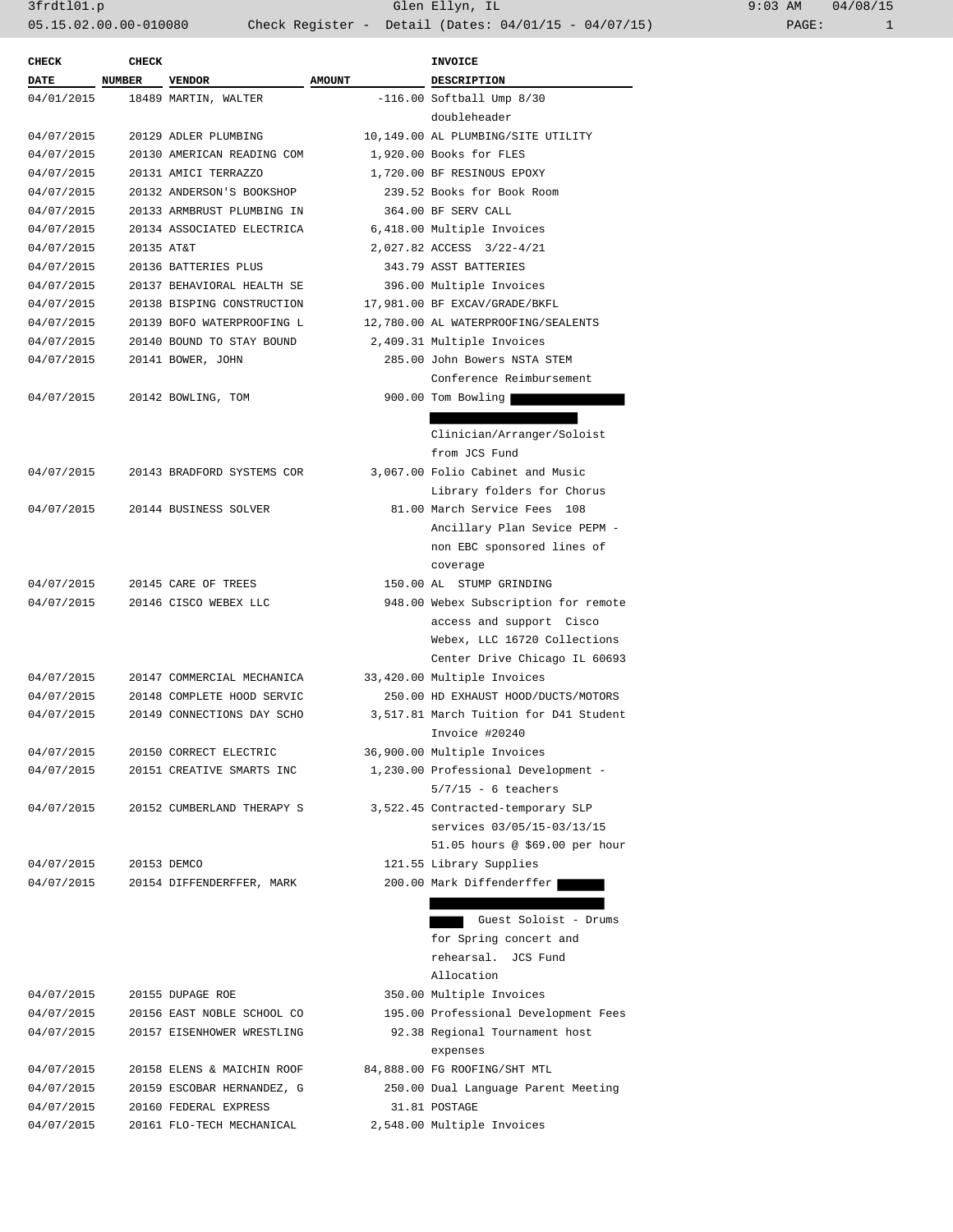3frdtl01.p Glen Ellyn, IL 9:03 AM 04/08/15 05.15.02.00.00-010080 Check Register - Detail (Dates: 04/01/15 - 04/07/15) PAGE: 2

| <b>CHECK</b> | <b>CHECK</b> |                            |               | <b>INVOICE</b>                                                      |
|--------------|--------------|----------------------------|---------------|---------------------------------------------------------------------|
| <b>DATE</b>  | NUMBER       | <b>VENDOR</b>              | <b>AMOUNT</b> | <b>DESCRIPTION</b>                                                  |
| 04/07/2015   |              | 20162 FOLLETT SCHOOL SOLUT |               | 2,586.41 Multiple Invoices                                          |
| 04/07/2015   | 20163 FQC    |                            |               | 83,103.00 Multiple Invoices                                         |
| 04/07/2015   |              | 20164 GIANT STEPS          |               | 5,910.71 April Tuition for D41 Student                              |
|              |              |                            |               | Invoice #041-0415E                                                  |
| 04/07/2015   |              | 20165 GLENBARD WEST BOYS V |               | 320.00 V-ball tourney entry fee for                                 |
|              |              |                            |               | 7th and 8th B-teams                                                 |
| 04/07/2015   |              | 20166 GLENOAKS THERAPEUTIC |               | 3,063.00 March Tuition for D41 Student                              |
|              |              |                            |               | Invoice #TDS-N 6858                                                 |
| 04/07/2015   |              | 20167 GOELITZ, JIM         |               | 200.00 Jim Goelitz                                                  |
|              |              |                            |               |                                                                     |
|              |              |                            |               | Guest Soloist- Bass                                                 |
|              |              |                            |               | Guitar for spring orchestra                                         |
|              |              |                            |               | concert and rehearsal. JCS                                          |
|              |              |                            |               | Fund Allocation.                                                    |
| 04/07/2015   |              | 20168 GRAPHICS PLUS INC    |               | 1,448.85 Envelopes - CSO Invoice                                    |
|              |              |                            |               | #32883                                                              |
| 04/07/2015   |              | 20169 GRAYBAR ELECTRIC CO  |               | 1,286.69 Multiple Invoices                                          |
| 04/07/2015   |              | 20170 GREEN DEMOLITION CON |               | 8,421.00 Multiple Invoices                                          |
| 04/07/2015   |              | 20171 H-O-H CHEMICALS INC  |               | 1,076.41 Multiple Invoices                                          |
| 04/07/2015   |              | 20172 HEARTLAND BUSINESS S |               | 209.00 Replacement Hard Drive for                                   |
|              |              |                            |               | Server                                                              |
| 04/07/2015   |              | 20173 HEINEMANN            |               | 910.80 3-4-15 Title I Literacy                                      |
|              |              |                            |               | Intervention Materials                                              |
| 04/07/2015   |              | 20174 ILLINOIS GRADE SCHL  |               | 536.00 State Music Festival Fees                                    |
| 04/07/2015   |              | 20175 INNOVATIVE MODULAR S |               | 13,008.80 FG CANOPY/DECKING                                         |
| 04/07/2015   |              | 20176 IWANSKI MASONRY INC  |               | 146,983.00 CH MASONRY                                               |
| 04/07/2015   |              | 20177 JOHNSTON, DON INC    |               | 99.00 Computer First Author License                                 |
|              |              |                            |               | for Ben Franklin Special                                            |
|              |              |                            |               | Education Classroom Molly                                           |
|              |              |                            |               | Marshall                                                            |
| 04/07/2015   |              | 20178 JOSTENS              |               | 6,500.00 YEARBOOKS DEPOSIT 2014-2015                                |
|              |              |                            |               | DEPPOSIT #2                                                         |
| 04/07/2015   |              | 20179 KAGAN & GAINES INC   |               | 1,617.63 Multiple Invoices                                          |
| 04/07/2015   |              | 20180 KINASTHETICS INC     |               | 3,642.00 HD LIGHTING-RENTAL EQUIP                                   |
| 04/07/2015   |              | 20181 KONICA MINOLTA BUSIN |               | 13, 127.25 Invoice #9000975191 3/1/15                               |
|              |              |                            |               |                                                                     |
| 04/07/2015   |              |                            |               | through $5/31/15$<br>116.99 Reimbursement to Gia Kunkel             |
|              |              | 20182 KUNKEL, GIA          |               |                                                                     |
|              |              |                            |               | (Hadley Staff) for purchase                                         |
|              |              |                            |               | of math supplies                                                    |
| 04/07/2015   |              | 20183 LA FORCE             |               | 2,102.00 Multiple Invoices<br>2,470.20 K&1 Resource Materials Block |
| 04/07/2015   |              | 20184 LEARNING EXPRESS TOY |               |                                                                     |
|              |              |                            |               | Buddies & Magna Tiles                                               |
| 04/07/2015   |              | 20185 LEN'S ACE HARDWARE   |               | 13.47 MORTAR SEALER                                                 |
| 04/07/2015   |              | 20186 LEWIS, KELLY         |               | 4.20 screw nuts for my 8th grade                                    |
|              |              |                            |               | student's motorized toy                                             |
|              |              |                            |               | motors.                                                             |
| 04/07/2015   |              | 20187 LIBERTYVILLE TILE &  |               | 3,618.00 Multiple Invoices                                          |
| 04/07/2015   |              | 20188 LITTLE FRIENDS INC   |               | 3,175.92 April Tuition for D41 Student                              |
|              |              |                            |               | $-$ Invoice #138372                                                 |
| 04/07/2015   |              | 20189 M & E CONSTRUCTION C |               | 12,471.00 Multiple Invoices                                         |
| 04/07/2015   |              | 20190 MACGILL & CO, WM V   |               | 775.93 Multiple Invoices                                            |
| 04/07/2015   |              | 20191 MACNEAL SCHOOL       |               | 4,653.88 March Tuition for D41 Student                              |
|              |              |                            |               | Invoice #13073                                                      |
| 04/07/2015   |              | 20192 MARTIN, WALTER       |               | 116.00 8/30 SOFTBALL UMP                                            |
|              |              |                            |               | DOUBLEHEADER (REPLACEMENT                                           |
|              |              |                            |               | CHECK)                                                              |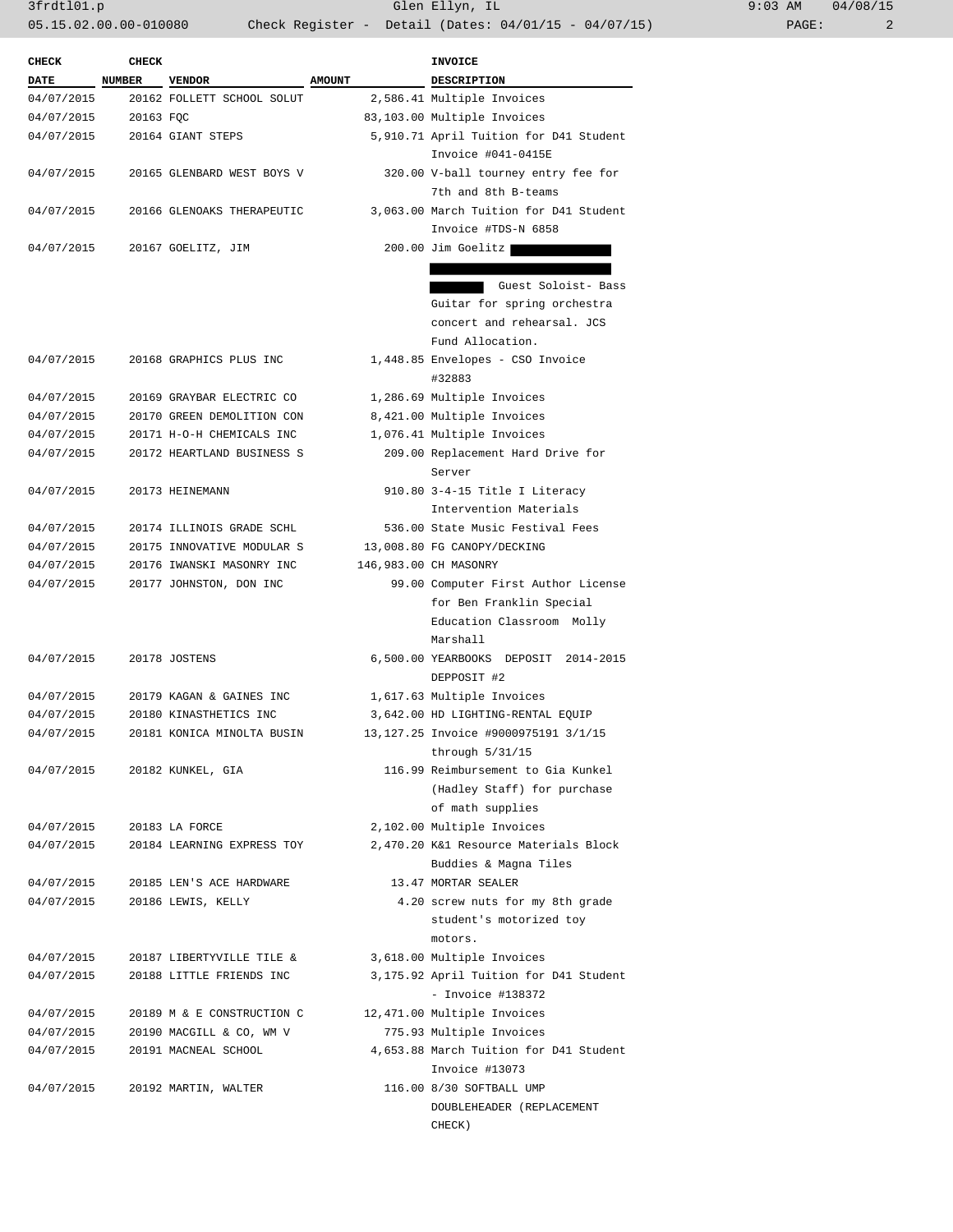| <b>CHECK</b>               | <b>CHECK</b>  |                                       |               | <b>INVOICE</b>                         |
|----------------------------|---------------|---------------------------------------|---------------|----------------------------------------|
| <b>DATE</b>                | NUMBER        | <b>VENDOR</b>                         | <b>AMOUNT</b> | DESCRIPTION                            |
| 04/07/2015                 |               | 20193 MAY DECORATING II I             |               | 1,117.00 BF PAINTING/COATING           |
| 04/07/2015                 |               | 20194 MCHENRY GLASS & MIRR            |               | 44,816.00 Multiple Invoices            |
| 04/07/2015                 | 20195 MENARDS |                                       |               | 3.94 ASST SUPP                         |
| 04/07/2015                 |               | 20196 METRO PROFESSIONAL P            |               | 4,106.44 Multiple Invoices             |
| 04/07/2015                 |               | 20197 MIDAMERICAN ENERGY              |               | 39,570.33 Multiple Invoices            |
|                            |               | 04/07/2015 20198 MODERNFOLD CHICAGO I |               | 2,766.00 Multiple Invoices             |
|                            |               | 04/07/2015 20199 MUSIC IS ELEMENTARY  |               | 403.54 Music is Elementary order-      |
|                            |               |                                       |               | contrabass bar and                     |
|                            |               |                                       |               | Boomwhackers                           |
| 04/07/2015                 |               | 20200 NASCO                           |               | 264.02 Multiple Invoices               |
| 04/07/2015                 |               | 20201 NATIONAL SCHOOL PROD            |               | 1,943.40 Books for FLES                |
| 04/07/2015                 |               | 20202 NELSON FIRE PROTECTI            |               | 2,235.00 Multiple Invoices             |
| 04/07/2015 20203 NEVCO     |               |                                       |               | 38.69 Key pad replacement for          |
|                            |               |                                       |               | scoreboard                             |
| 04/07/2015                 |               | 20204 NEWMARK LEARNING                |               | 263.87 Title I Math Intervention       |
|                            |               |                                       |               | Materials                              |
| 04/07/2015                 |               | 20206 OFFICE DEPOT                    |               | 2,032.84 Multiple Invoices             |
| 04/07/2015                 |               | 20207 ORKIN LLC                       |               | 798.00 Multiple Invoices               |
| 04/07/2015                 |               | 20208 PALOS SPORTS INC                |               | 150.98 Aerosol ca paint - white        |
| 04/07/2015                 |               | 20209 PARKLAND PREPARATORY            |               | 7,294.86 March Tuition for D41 Student |
|                            |               |                                       |               | Invoice #1073                          |
| 04/07/2015                 |               | 20210 PARKWAY FORMING                 |               | 4,888.00 Multiple Invoices             |
| 04/07/2015                 |               | 20211 PEDERSEN COMPANY                |               | 534.00 AL LANDSCAPING                  |
| 04/07/2015                 |               | 20212 PEPPERS, BOB                    |               | 130.00 Multiple Invoices               |
|                            |               | 04/07/2015 20213 PEPPER, J W & SONS   |               | 57.00 Chorus Music                     |
|                            |               | 04/07/2015 20214 PFAFF, KAREN         |               | 85.00 Reimbursement to Karen Pfaff     |
|                            |               |                                       |               | of cost of workshop. School            |
|                            |               |                                       |               | Heath Days-School Nurses Take          |
|                            |               |                                       |               | Action--January 13, 2015               |
|                            |               | 04/07/2015 20215 PIONEER VALLEY BOOKS |               | 455.40 3-4-15 Title I Literacy         |
|                            |               |                                       |               | Intervention Materials                 |
| 04/07/2015                 |               | 20216 POSITIVE PROMOTIONS             |               | 35.93 Battle of the Books              |
|                            |               |                                       |               | Certificates                           |
| 04/07/2015                 |               | 20217 QUINLAN & FABISH MUS            |               | 2,932.98 Multiple Invoices             |
| 04/07/2015                 |               | 20218 REGES, CRAIG                    |               | 65.00 b-ball ref 3/25                  |
| 04/07/2015                 |               | 20219 ROBINETTE DEMOLITION            |               | 650.00 FG MOBILE DEMO                  |
| 04/07/2015                 |               | 20220 ROGAN SHOES                     |               | 544.00 Cheer Shoes                     |
| 04/07/2015 20221 ROSCOE CO |               |                                       |               | 316.62 Multiple Invoices               |
|                            |               | 04/07/2015 20222 SAM'S CLUB           |               | 298.28 Multiple Invoices               |
|                            |               | 04/07/2015 20223 SANEW, DANIELLE      |               | 150.00 Reimburse Danielle Sanew        |
|                            |               |                                       |               | (Hadley Staff) for math                |
|                            |               |                                       |               | supplies purchased for Hadley          |
|                            |               |                                       |               | students.                              |
| 04/07/2015                 |               | 20224 SCHOLASTIC MAGAZINES            |               | 326.34 HADLEY 7TH GRADE RESOURCES      |
|                            |               |                                       |               | (SCHOLASTIC SCOPE) 1 TEACHERS          |
|                            |               |                                       |               | = 30 SUBSCRIPTION EACH                 |
|                            |               |                                       |               | Teacher: Betsy DAngelo 15/16           |
|                            |               |                                       |               | School Year (Sept - May)               |
| 04/07/2015                 |               | 20225 SCHOLASTIC EDUCATION            |               | 1,404.00 Scholastic Grolier Annual     |
|                            |               |                                       |               | Renewal for Hadley                     |
| 04/07/2015                 |               | 20226 SCHOOL SPECIALTY                |               | 2,105.80 Multiple Invoices             |
| 04/07/2015                 |               | 20227 SCHREIBER, LUCY                 |               | 75.00 Pianist for Level 3 Open         |
|                            |               |                                       |               | House                                  |
| 04/07/2015                 |               | 20228 SENTINEL TECHNOLOGIE            |               | 4,655.00 Annual Renewal for ESNA Voice |
|                            |               |                                       |               | Mail Service                           |
| 04/07/2015                 |               | 20229 SHADEOLOGY LLC                  |               | 3,000.00 Multiple Invoices             |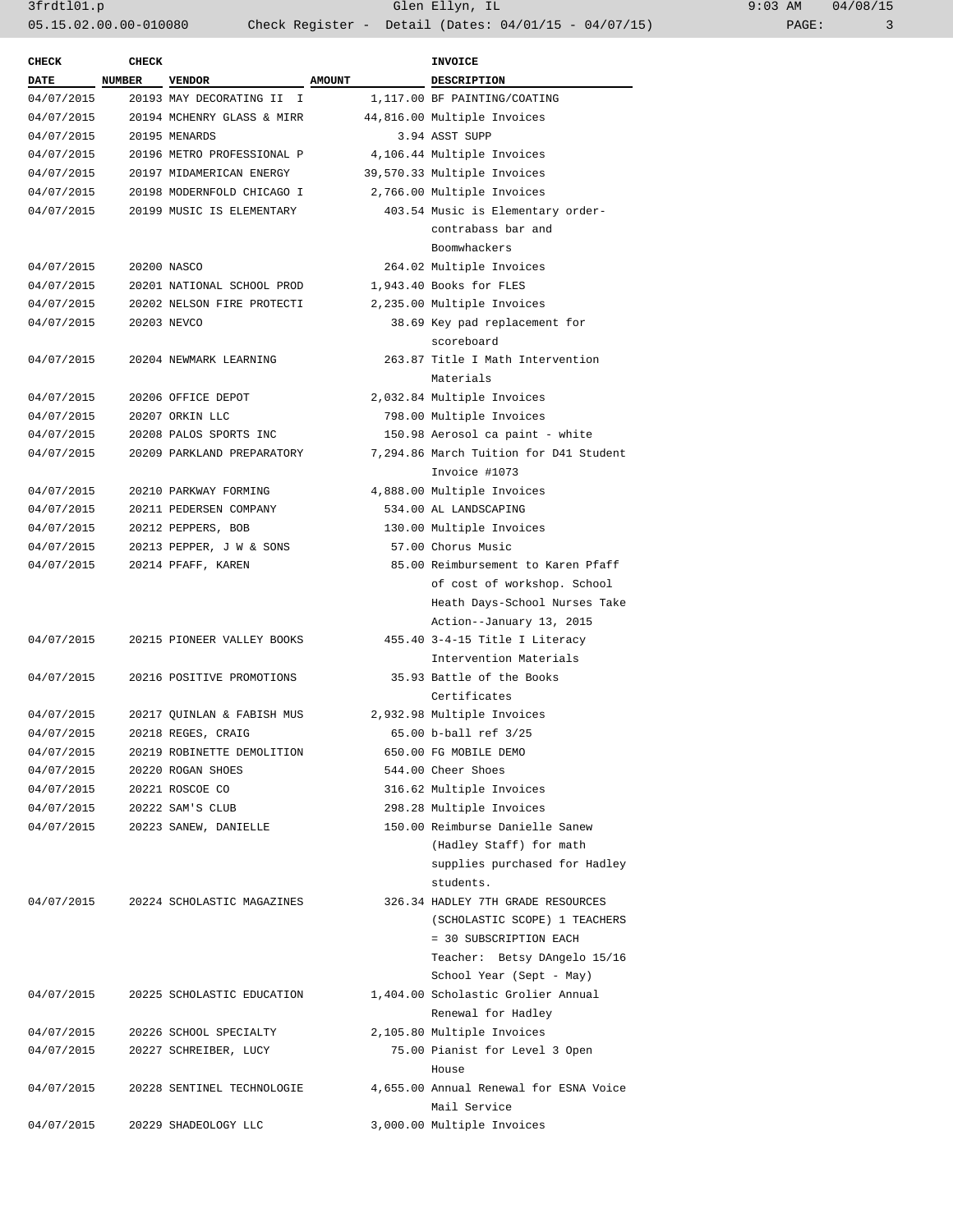| 9:03 AM |       | 04/08/15 |
|---------|-------|----------|
|         | PAGE: | 4        |

| <b>CHECK</b>                 | <b>CHECK</b> |                                        |               | <b>INVOICE</b>                          |
|------------------------------|--------------|----------------------------------------|---------------|-----------------------------------------|
| <b>DATE</b>                  | NUMBER       | <b>VENDOR</b>                          | <b>AMOUNT</b> | <b>DESCRIPTION</b>                      |
| 04/07/2015                   |              | 20230 SHELVEN, PAT                     |               | 200.00 Pat Shelven                      |
|                              |              |                                        |               | Guest                                   |
|                              |              |                                        |               | Solo Guitarist for Spring               |
|                              |              |                                        |               | Concert- JCS Fund Allocation            |
| 04/07/2015                   |              | 20231 SIGN IDENTITY                    |               | 1,760.50 Multiple Invoices              |
| 04/07/2015                   |              | 20232 SIMPLEX GRINNELL                 |               | 527.00 Reprogram fire system with       |
|                              |              |                                        |               | portable classroom removals             |
|                              |              |                                        |               | at BF                                   |
| 04/07/2015                   |              | 20233 SKYWARD INC                      |               | 119.00 Annual Renewal for Skyward       |
|                              |              |                                        |               | Crystal Report                          |
| 04/07/2015                   |              | 20234 SMOOTHWALL                       |               | 2,500.00 Licensing for Smoothwall       |
|                              |              |                                        |               | Unified Threat Management               |
|                              |              |                                        |               | This shouldn't be a new                 |
|                              |              |                                        |               | vendor but I don't see them             |
|                              |              |                                        |               | listed Smoothwall Inc                   |
|                              |              |                                        |               | Woodfield Corporate Center              |
|                              |              |                                        |               | Suite 410 8008 Corporate                |
|                              |              |                                        |               | Cneter Drive Charlotte, NC              |
|                              |              |                                        |               | 28226-4489 Fax: 888-899-9164            |
|                              |              |                                        |               | Attn; Brian Feehan                      |
| 04/07/2015                   |              | 20235 SOCIAL THINKING                  |               | 384.00 Multiple Invoices                |
| 04/07/2015                   |              | 20236 STAPLES ADVANTAGE                |               | 3,098.58 Multiple Invoices              |
| 04/07/2015                   |              | 20237 STATE OF ILLINOIS TR             |               | 160.00 REFUND-BULLYING GRANT            |
| 04/07/2015                   |              | 20238 STEEL MANAGEMENT                 |               | 12,200.00 Multiple Invoices             |
| 04/07/2015                   |              | 20239 STEVENS INDUSTRIES               |               | 31,883.00 Multiple Invoices             |
| 04/07/2015                   |              | 20240 SUPERIOR SERVICE SOL             |               | 60.00 CSO WIINDOW WASHING               |
| 04/07/2015                   |              | 20241 THE CENTER                       |               | 4,080.00 ISEL ONLINE LITERACY           |
|                              |              |                                        |               | ASSESSMENT SYSTEM & SERVICES            |
| 04/07/2015                   |              | 20242 TIGERDIRECT.COM                  |               | 3,372.48 Multiple Invoices              |
| 04/07/2015                   |              | 20243 TOWNTEES                         |               | 565.95 Multiple Invoices                |
| 04/07/2015                   |              | 20244 VILLA PARK OFFICE EQ             |               | 779.00 Furniture repairs and            |
|                              |              |                                        |               | additions                               |
| 04/07/2015                   |              | 20245 VILLAGE OF GLEN ELLY             |               | 4,417.77 Multiple Invoices              |
| 04/07/2015                   |              | 20246 WASTE MANAGEMENT WES             |               | 3,180.76 Multiple Invoices              |
| 04/07/2015                   |              | 20247 WORLDPOINT ECC INC               |               | 698.70 Quote #1411151 AED/CPR           |
|                              |              |                                        |               | Supplies                                |
| 04/07/2015                   |              | 20248 WRIGHT, BRENDA                   | 88.55         |                                         |
|                              |              | 04/01/2015 201400438 MB FINANCIAL BANK |               | 148,422.93 Bond payment - April 1, 2015 |
| 04/06/2015 201400449 T H I S |              |                                        |               | 5,565.00 THIS Fund remittance Invoice   |
|                              |              |                                        |               | #196351                                 |

Totals for checks 907,724.06